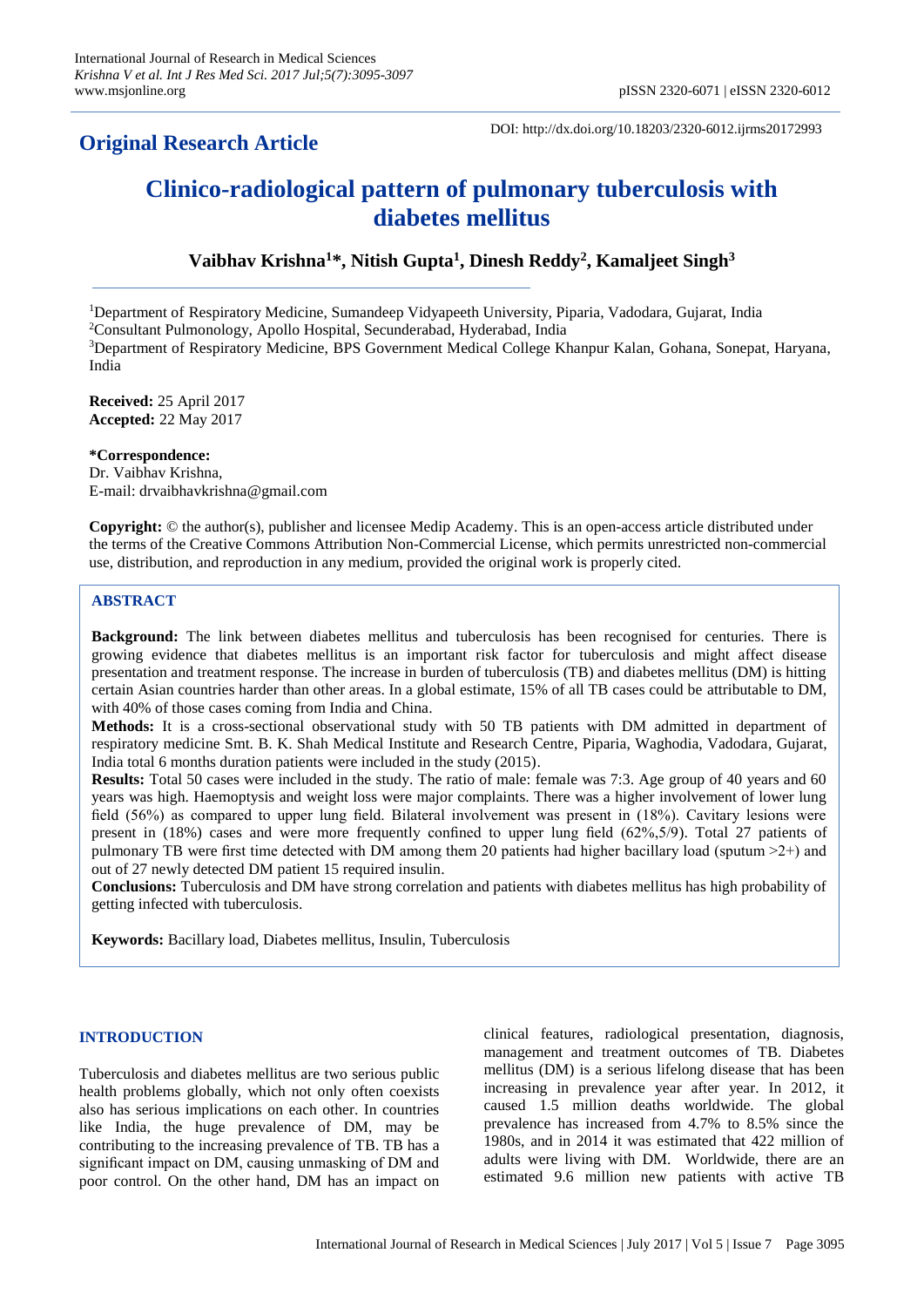annually<sup>1</sup> WHO and of them, 1 million have both TB and  $DM.<sup>2</sup>$ 

The response to the growing HIV-associated TB epidemic in the 1980s and 1990s was slow and uncoordinated, despite clearly articulated warnings about the scale of the forthcoming problem. We must not make the same mistake with diabetes and TB.<sup>3</sup>

Even though awareness about the possible consequences of the dual disease now exists in almost all Asian countries with a high TB-DM burden.

### **METHODS**

It is a Cross-sectional observational study. Total 50 TB patients with DM admitted in Department of Respiratory Medicine, Smt. B. K. Shah Medical Institute and Research Centre, Piparia, Waghodia, Vadodara, Gujarat, India for 6 months (2015) duration.

#### *Inclusion*

- Patients who have constitutional symptoms of tuberculosis
- Patients who are older than 18 years of age
- Patients who are sputum positive tuberculosis.
- History of diabetes mellitus.

#### *Exclusion*

- Less than 18 years age
- Not giving consent for the study
- DR Tuberculosis
- Patients aged more than 18years were enrolled. They underwent the questionnaires to assess their medical history and symptoms
- Tuberculosis was confirmed by sputum Z N STAIN **TEST**
- Diabetes was checked by Blood sugar and HbA1c
- Distribution of pulmonary lesion was described on the basis of chest X-ray.

#### **RESULTS**

Total 50 cases were included in the study. The ratio of male: female was 7:3 The number of patient between age group of 40 years and 60 years was high. We found out fewer patients with complain of hemoptysis and weight loss. There was a higher involvement of lower lung field (56%) as compared to upper lung field. Bilateral involvement was present in (18%).

Cavitary lesions were present in (18%) cases and were more frequently confined to upper lung field (62%, 5/9). Total 27 patients of pulmonary TB were first time detected with DM among them 20 patients had higher bacillary load (sputum  $>2+$ ) and out of 27 newly detected DM patient 15 required insulin.

#### **Table 1: Age and sex distribution.**

| Age years | <b>Sex</b>  |        |
|-----------|-------------|--------|
|           | <b>Male</b> | Female |
| <40       |             |        |
| $40 - 60$ | 30          | 13     |
| $>60$     |             |        |
| Total     | 35          |        |

#### **Table 2: X-ray lesions distribution.**

| <b>Chest x-ray</b>   | RT. | LT | <b>Total</b> |
|----------------------|-----|----|--------------|
| Upper lung field     |     |    | 13 (26%)     |
| Lower lung field     | 13  | 15 | 28 (56%)     |
| Bilateral lung field |     |    | 9(18%)       |

#### **Table 3: X-ray lesions distribution.**

|                  | <b>With recent</b><br>DM(28) | In known<br>DM(22) | <b>Total</b><br>(60)        |
|------------------|------------------------------|--------------------|-----------------------------|
| Rt Uz Nh opacity | 2                            |                    |                             |
| Rt Uz cavity     |                              | 3                  |                             |
| Lt Uz Nh opacity |                              |                    |                             |
| Lt Uz cavity     |                              |                    |                             |
| Rt Lz Nh opacity | 6                            | 5                  | 11                          |
| Rt Lz cavity     | 2                            |                    | $\mathcal{D}_{\mathcal{L}}$ |
| Lt Lz Nh opacity | 9                            | 5                  | 14                          |
| Lt Lz cavity     |                              |                    |                             |
| Bl opacity       |                              | 3                  |                             |

#### **Table 4: Bacillary load with diabetes.**

| DM     | Total | <b>Sputum</b> |  |  |  |  |
|--------|-------|---------------|--|--|--|--|
|        |       | Neg           |  |  |  |  |
| Recent |       |               |  |  |  |  |
| )1d    |       |               |  |  |  |  |

#### **Table 5: Treatment distribution of patients.**

|                        | Old New | <b>Total</b> |
|------------------------|---------|--------------|
| On insulin             |         |              |
| On oral hypo-glycaemic |         |              |
| Total                  |         |              |

#### **DISCUSSION**

Qayyum et al in their study of diabetic group in Pakistan between July to December 2004, shown found bilateral lung field involvement in 44.44%, and in lower lobe it was 33.33%.<sup>4</sup>

Wilcke JT et al and Kubam C et al proved lower lobe involvement as a predominant find in the patients.<sup>5,6</sup>

Tiyas Sen et al in their study of diabetic group in Mumbai in 2009 found more TB-DM patients developed cavitation (82% versus. 59%) more often in the lower